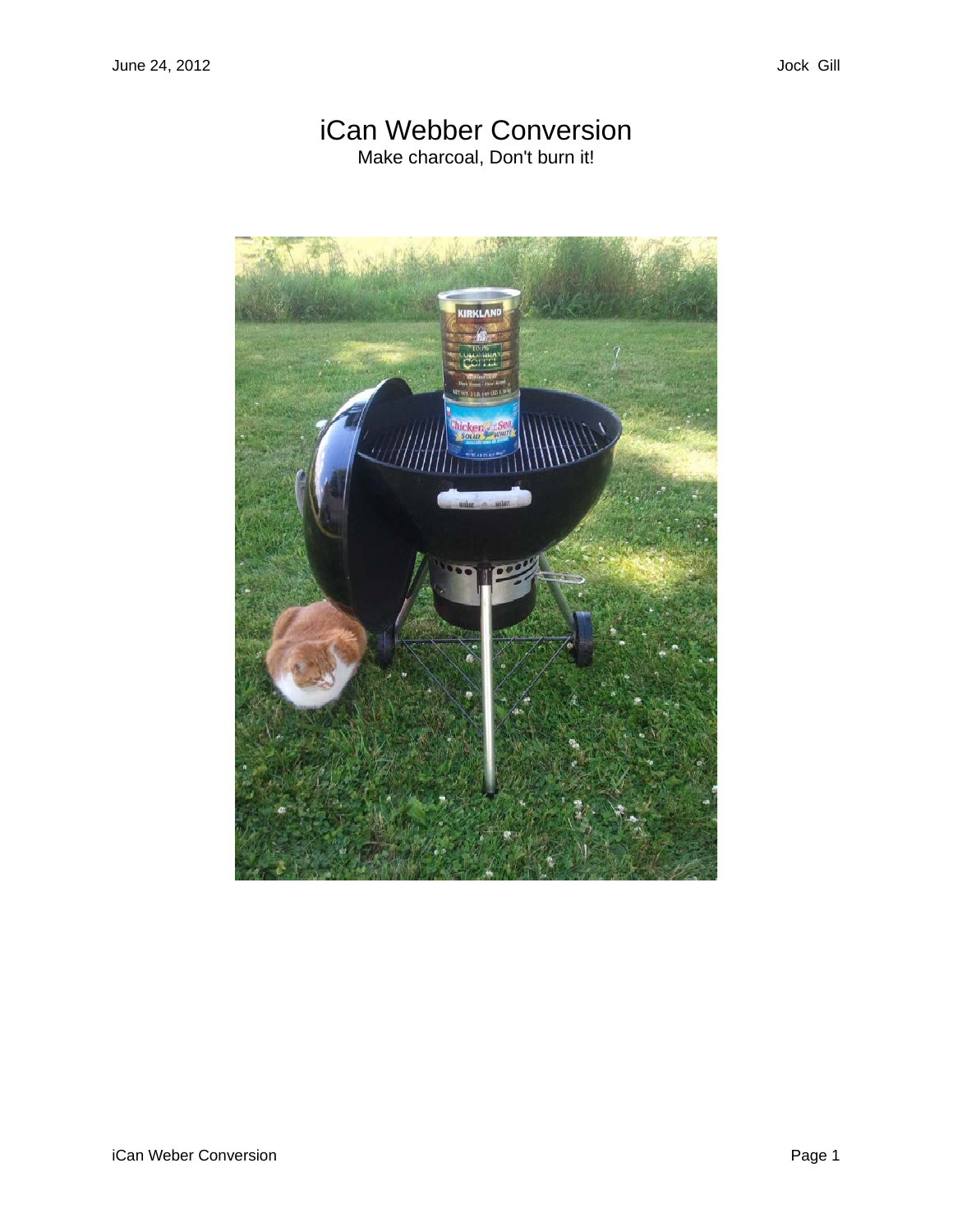





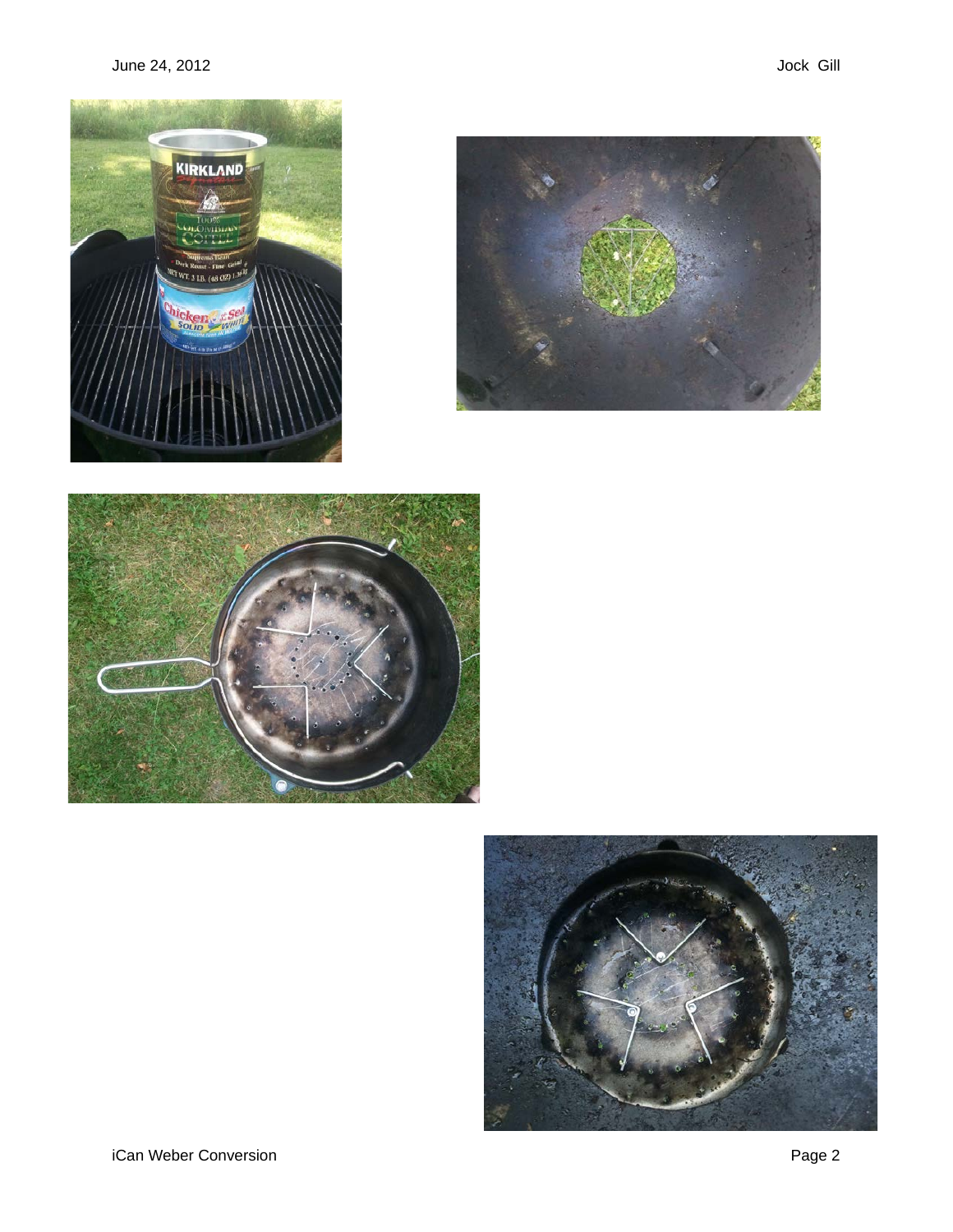## June 24, 2012 Jock Gill







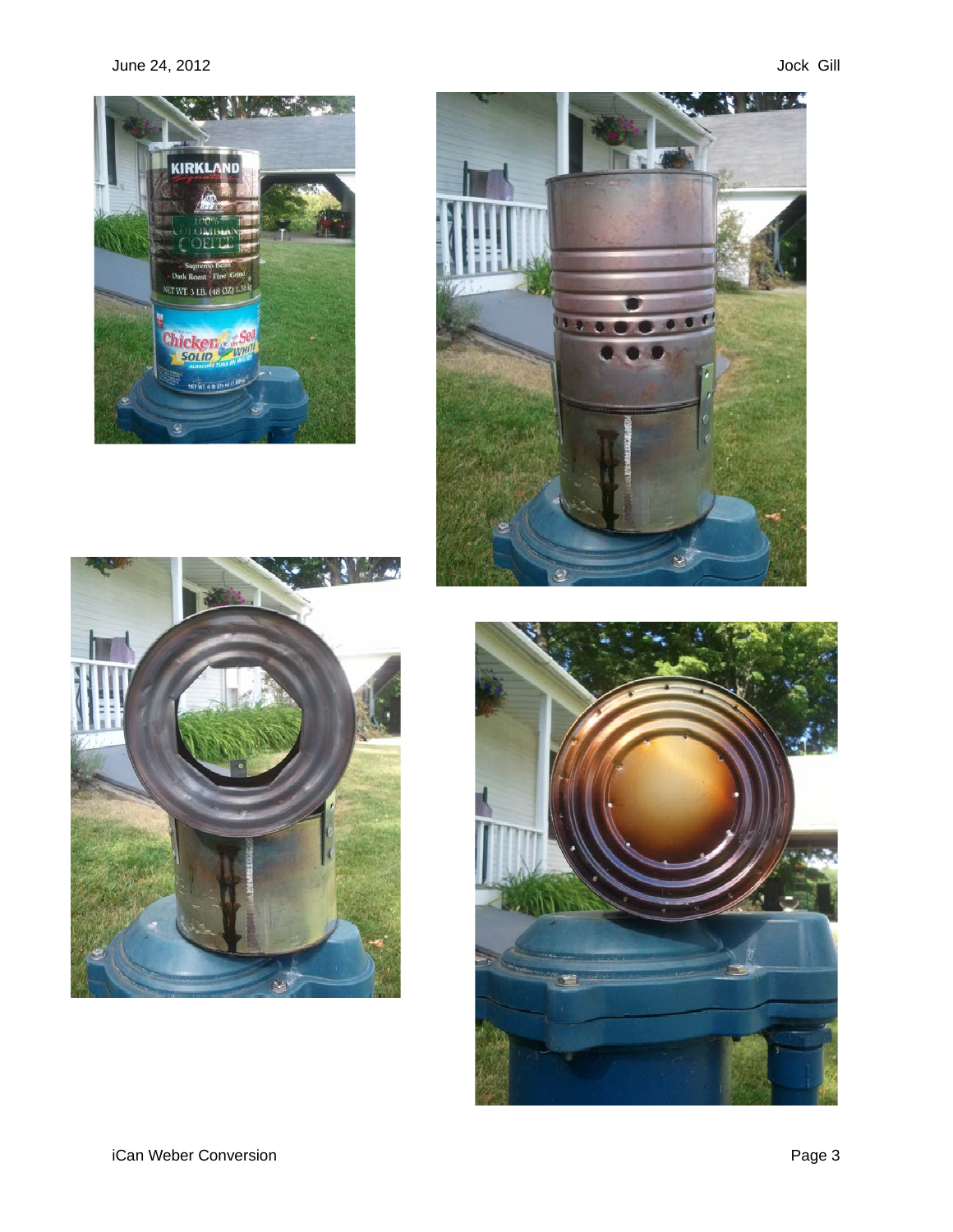